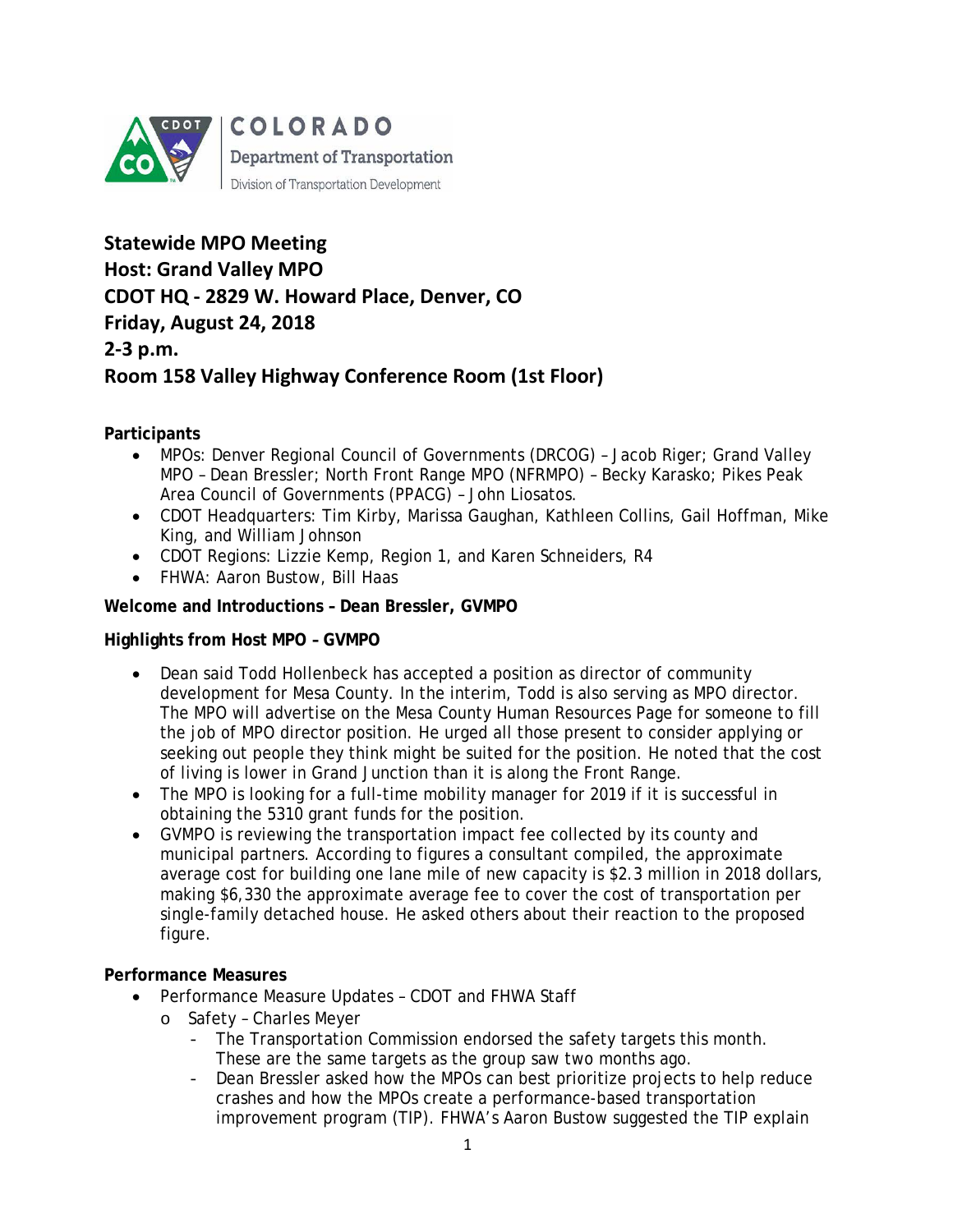how the MPO considers safety when selecting projects for funding. The assumption is that certain projects have a greater potential to reduce crashes than others do.

- Aaron Bustow said it is a good idea to evaluate safety targets annually. He also said the MPOs do not need to adopt another safety memorandum of understanding (MOU) with CDOT. The process followed last year will be the same as for this year, with the MPOs having no longer than 180 days after CDOT adopts its safety targets to adopt their own.
- o Review of PM2 and PM3 Template MOU William Johnson
	- The Transportation and Asset Management Branch (TAMB) is using the safety MOU as a model for the PM2 (Infrastructure) and PM3 (System Performance) MOUs. Each MPO should send the completed MOUs to Darius Pakbaz and William Johnson.
	- William Johnson said the TAMB staff is willing to visit with MPO staffs to discuss setting targets for the two areas.
	- All but DRCOG adopts the PM2 and PM3 targets every four years. DRCOG must adopt the targets every two years because it has a population of more than 1 million people.
	- All MPOs must adopt PM2 and PM3 targets, either CDOT's or their own, by Nov. 15, 2018.

## **Air Quality Staging Periods - DRCOG**

- DRCOG asked for a discussion to start thinking ahead to the regional transportation plan (RTP) amendment and air quality staging period implications if one or both of the ballot measures to provide more funding for transportation are successful.
- DRCOG expects to adopt its amended RTP air quality staging period by June or July 2019, and NFRMPO by September 2019. However, both DRCOG and NFRMPO face an Aug. 3, 2019 deadline for determination of air quality conformity. NFRMPO said it might need to accelerate its plan adoption schedule.
- Dean Bressler asked about what will happen if both ballot measures pass. If that happens, a court case probably would decide which ballot issue rules, some said.
- The biggest challenge for MPOs will be getting projects in the Project Development Program to expend funds on.

## **MPO and FHWA Updates - MPO and FHWA Staff**

- *FHWA* FHWA recently released an updated draft strategic plan for the organization. Bill Haas said he might send the FHWA draft strategic plan out to the group once he locates it on the FHWA website.
- *DRCOG* DRCOG is beginning its call for TIP projects. It will call first for regional share projects and then for sub-regional share projects. The annual congestion report is going forward. The report will examine both technology and transportation infrastructure approaches to relieving congestion. DRCOG recently took over the Citizens' Academy from Transit Alliance, which closed its doors in January 2018. Many local and regional leaders throughout the Denver metro area began their community involvement with Citizens' Academy. Applications for the Sept. 27-Nov. 8 academy are due by 5 p.m. September 5 at this site: [https://drcog.org/node/638701.](https://drcog.org/node/638701)
- *GVMPO* Grand Valley Transit's plan compliance with Title VI of the Civil Rights Act of 1964 is out for public review. Dean Bressler praised Eboni Younger-Riehl with the CDOT Civil Rights and Business Resource Center Office for her help with the plan. (Title VI prohibits discrimination based on race, color, and national origin in programs